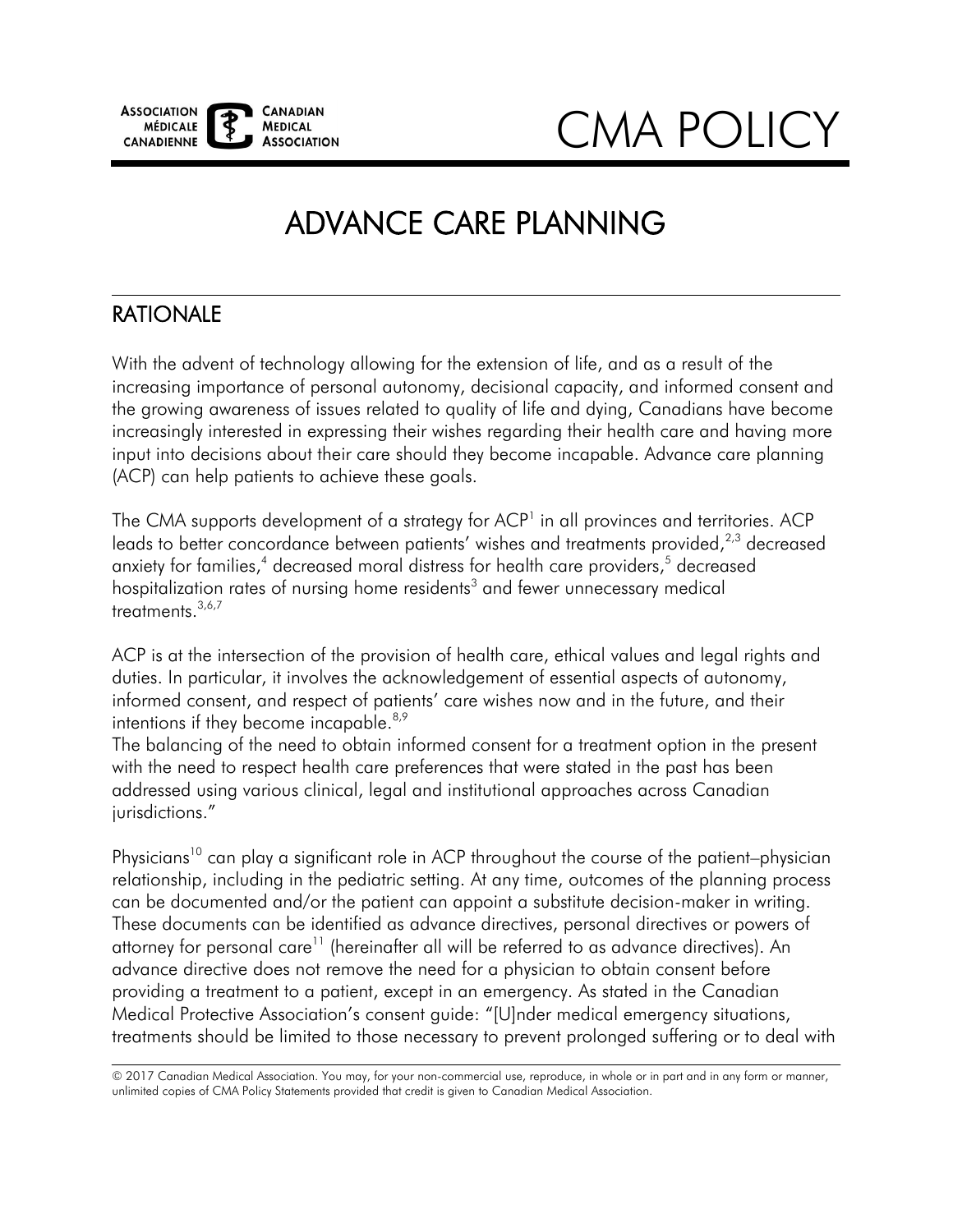imminent threats to life, limb or health. Even when unable to communicate in medical emergency situations, the known wishes of the patient must be respected."<sup>12</sup>

While much of the focus of ACP is on making care decisions and nominating proxy decisionmakers in case the patient becomes incapable of making decisions in the future, ACP has much more utility. ACP conversations<sup>13</sup> can assist patients in determining treatment trajectories and making decisions about the intensity level of interventions in their current care. Providers can have discussions with patients and their families about proposed treatments in the context of the patient's communicated goals and wishes. The process of ACP also helps patients and their families to become familiar with the language and processes used to make cooperative health care decisions.

# SCOPE OF POLICY

 consistent with a physician's ethical, professional and legal obligations. This is a complexsubject: standards and expectations specified by their respective regulatory authority, as well as the policies and procedures of the setting(s) in which they practise (e.g., regional health authority, This policy aims to provide guidance on key considerations pertinent to ACP in a way that is physicians should be aware of the legislation in the jurisdiction in which they practise, the hospital).

# GENERAL PRINCIPLES

- clinician to consider in the provision of care within the bounds of the law. 1. ACP is a process of (a) respecting patients' wishes through reflection and communication, (b) planning for when the patient cannot make health care decisions and (c) discussion with friends, family and professionals; (d) it may result in a written document.<sup>5</sup> It informs the substitute decision-maker and provides information for the
- 2. Although often associated with the end of life, ACP represents the expression of a patient's wishes for any future health care when the patient is incapable. It expresses the patient's values and beliefs regarding current care decisions and provides information that can inform any decisions that must be made during an emergency when the patient's consent cannot be obtained. For these reasons, ACP should occur throughout a person's lifetime.
- 3. Respect for patients' dignity and autonomy is a cornerstone of the therapeutic physician–patient relationship. Patients' right to autonomous decision-making has become embedded in ethical frameworks, consent legislation and case law.<sup>14</sup> Respect for the wishes of an incapable patient constitutes a preservation of autonomy and promotes trust between the physician and patient.<sup>15</sup>
- patient and physician are located. 4. The way in which the act of obtaining consent is weighed against the patient's stated wishes as outlined during the ACP process varies according to the jurisdiction in which the

<sup>© 2017</sup> Canadian Medical Association. You may, for your non-commercial use, reproduce, in whole or in part and in any form or manner, unlimited copies of CMA Policy Statements provided that credit is given to Canadian Medical Association.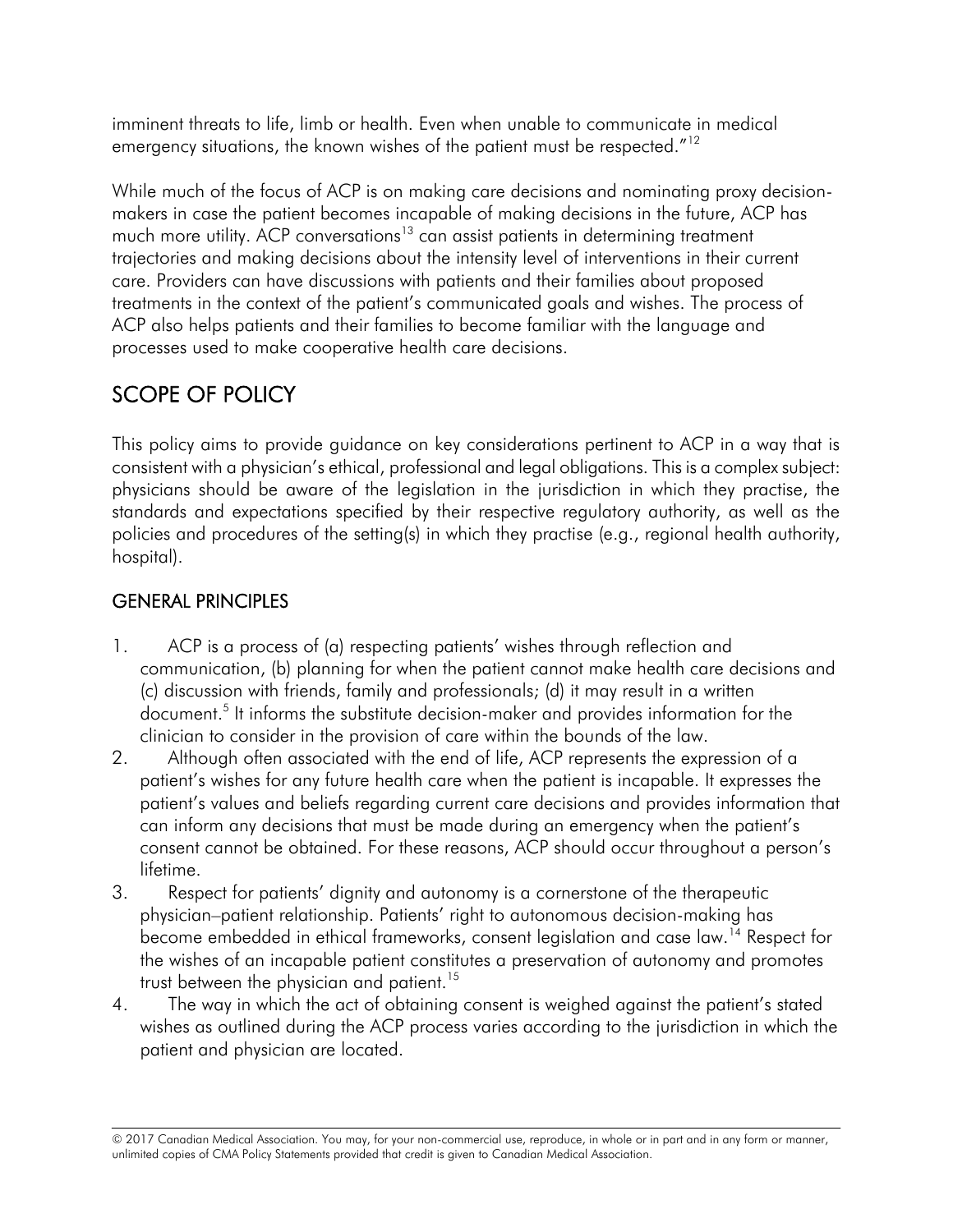#### **EDUCATION**

- in ACP and efforts to make it available to all physicians and medical learners.<sup>16</sup> For 1. Given the practical, ethical and legal complexities of ACP, physicians, medical learners should be supported in becoming familiar with ACP and comfortable in engaging in the process with their patients. To this end, CMA supports the development of training practising physicians and residents, many resources are available, for example:
	- a. Advance Care Planning in Canada: A National Framework
	- b. Facilitating Advance Care Planning: An Interprofessional Educational Program
	- c. Information from the Health Law Institute of Dalhousie University on the regulatory policies and legislation of individual provinces and territories
	- d. A comprehensive collection of Canadian resources compiled by the Speak Up campaign of the Advance Care Planning in Canada initiative
	- e. Pallium Canada's Learning Essential Approaches to Palliative Care module on ACP

In the case of medical students, the CMA supports the position of the Canadian Federation of Medical Students that end-of-life training is an essential facet of undergraduate medical education.

- 2. The issue of the supervision of medical learners practising ACP should be clarified, as considerable ambiguity currently exists.<sup>17</sup> Medical learners would benefit from unified national guidelines concerning the nature of their participation in ACP, especially regarding end-of-life care. In the case of medical students, the CMA agrees with the recommendation of the Canadian Federation of Medical Students that supervision be mandatory during conversations about end-of-life care.
- 3. The CMA calls for more research on the outcomes associated with the provision of ACP training to physicians and medical learners.
- education on ACP to patients and their substitute decision-makers.<br>PROFESSIONAL AND LEGAL RESPONSIBILITY 4. The CMA recommends that governments and institutions promote information and

# PROFESSIONAL AND LEGAL RESPONSIBILITY

1. While respecting patients' values, all physicians are expected to encourage their patients to engage in ACP with them. ACP is not a one-time event. The nature of the conversation between the physician and the patient and the regularity with which they discuss the subject will depend on the patient's health status. Family physicians and physicians have ongoing care relationships with chronically ill patients are particularly well placed to have regular discussions with their patients about their beliefs, values and wishes. An effective exchange of information between family physicians (and other physicians who work in the community with outpatients) and acute or tertiary care physicians would assist in ensuring patient's wishes are considered.

<sup>© 2017</sup> Canadian Medical Association. You may, for your non-commercial use, reproduce, in whole or in part and in any form or manner, unlimited copies of CMA Policy Statements provided that credit is given to Canadian Medical Association.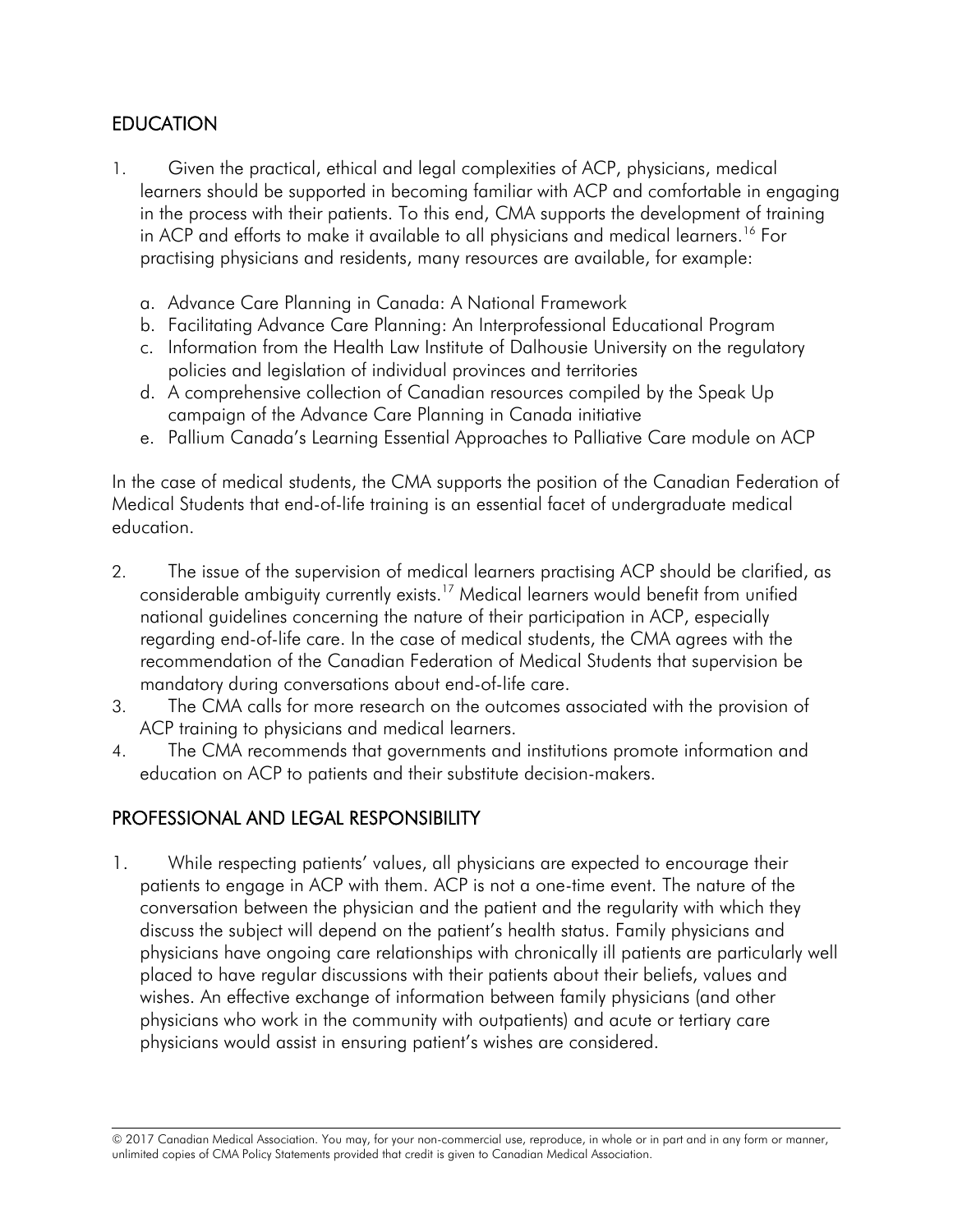- 2. ACP, in particular advance directives, are at the intersection of medicine and the law. Physicians should recognize this and ask patients whether they have an advance directive or have done any ACP.
- 3. There is wide variation across jurisdictions in terms of the requirements and procedures for ACP; therefore, physicians should inform themselves about any relevant legislation and the scope of the requirement to obtain consent within that jurisdiction when carrying out ACP.

#### INSTITUTIONS

- 1. The CMA supports institutional processes that recognize and support ACP. Support for ACP includes developing a consistent process for the exchange of information about patients' wishes and advance directives among health care providers, as patients traverse sectors and locations of care. Patients with a written advance directive must be identified and the advance directive integrated fully within the patient's records<sup>[18](#page-6-16)</sup> so that it is available across the institution (and ideally the health care system). The CMA advocates for the inclusion of advance care directive functionality as a conformance and usability requirement for electronic medical record vendors.<sup>19</sup> Provinces and territories should be encouraged to establish robust organizational processes and resources for patients in all locations of care and strong province- or territory-wide policy, such as in Alberta.<sup>20</sup>
- 2. Institutions and other organizations should encourage health care providers to ask patients to bring their advance directive to appointments at the same time they ask them to bring a list of their medications or other medical information.
- 3. The CMA supports institutional/organizational audits of structures, processes and outcomes related to ACP as an important step in improving the quality and frequency of ACP activities.

# ROLE FOR GOVERNMENTS

- 1. The CMA supports infrastructures enabling ACP, including funding that will support ACP and other end-of-life discussions.
- provincial/territorial senior strategies and dementia and/or frailty strategies. 2. The CMA promotes the incorporation of ACP into future federal and
- Accreditation Canada standards. 3. The CMA supports the development of ACP metrics and their future inclusion in Accreditation Canada standards.<br>
© 2017<br>
© 2017 Canadian Medical Association. You may, for your non-commercial use, reproduce, in whole or in part and in any form or manner,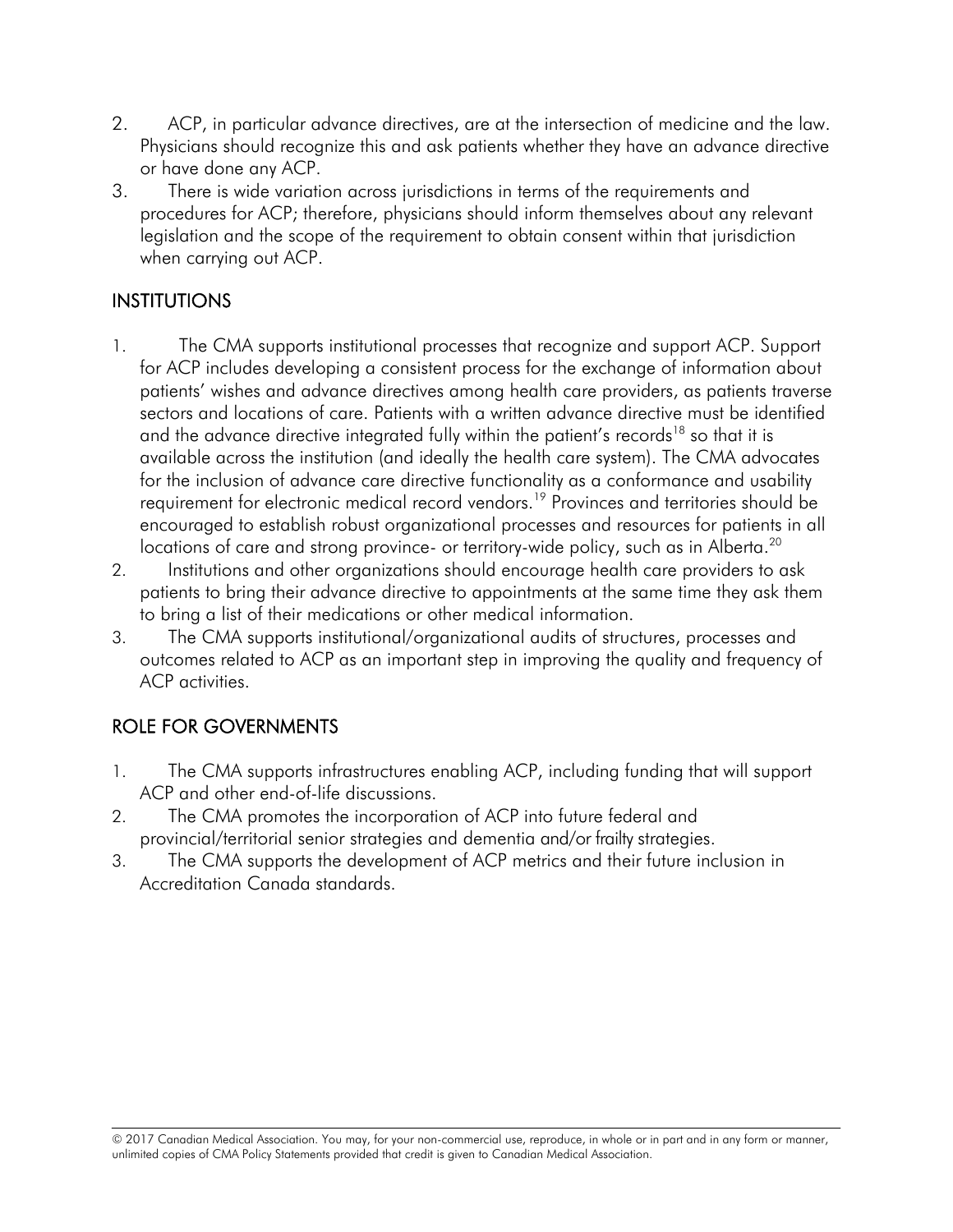# **GLOSSARY**

#### *Advance care planning* (ACP)

Advance care planning is a term used to describe a process of reflection, communication, conversation and planning by a capable individual with family, friends and professionals about their beliefs, values and wishes for a time when they no longer have the mental capacity to make decisions about their health care. ACP can also involve the naming of a substitute decision-maker.<sup>8</sup>

#### *Advance directive*

The legislated term "advance directive" has different names, definitions and legal authority across the country. For example, in British Columbia an advance directive is a written legal document that provides a mechanism for capable patients to give directions about their future health care once they are no longer capable. <sup>21</sup> As such, in BC an advance directive may, under certain circumstances, be considered "equivalent to consent to treatment and may be acted upon directly by a health care provider without consultation with an SDM [substitute decision-maker]." [8](#page-6-7) In Alberta it is called a personal directive. In Ontario, "advance directive" is a generic non-legal term and refers to communications that may be oral, written or in other forms.<sup>8</sup>

In Quebec, advance care directives are legally binding, as set out in the Act respecting endof-life care, which recognizes "the primacy of freely and clearly expressed wishes with respect to care.  $.$  ." $^{22}$  $^{22}$  $^{22}$ 

Current legislation does not allow for medical assistance in dying to be requested by an advance directive.<sup>23</sup> The CMA acknowledges that considerable public, expert and legal debate exists around the issue.

#### *Informed consent*

To obtain informed consent, physicians must provide adequate information to the patient or capable decision-maker about the proposed procedure or treatment; the anticipated outcome; the potential risks, benefits and complications; and reasonable available alternatives, including not having the treatment; and they must answer questions posed by the patient. Consent is only informed if there is disclosure of matters that a reasonable person in the same circumstances would want to know.<sup>24</sup> Consent must be given voluntarily, must not be obtained through misrepresentation or fraud, must relate to the treatment and must be informed.

#### *Substitute decision-maker (SDM or agent or proxy)*

A substitute decision-maker is a capable person who will make health care decisions on behalf of an incapable individual. In all jurisdictions the health care provider must take reasonable steps to become aware of whether or not there is a substitute decision-maker before providing health treatment to an incapable patient. Legally there are implementation differences across the country. For example, in BC a substitute decision-maker is appointed

© 2017 Canadian Medical Association. You may, for your non-commercial use, reproduce, in whole or in part and in any form or manner, unlimited copies of CMA Policy Statements provided that credit is given to Canadian Medical Association.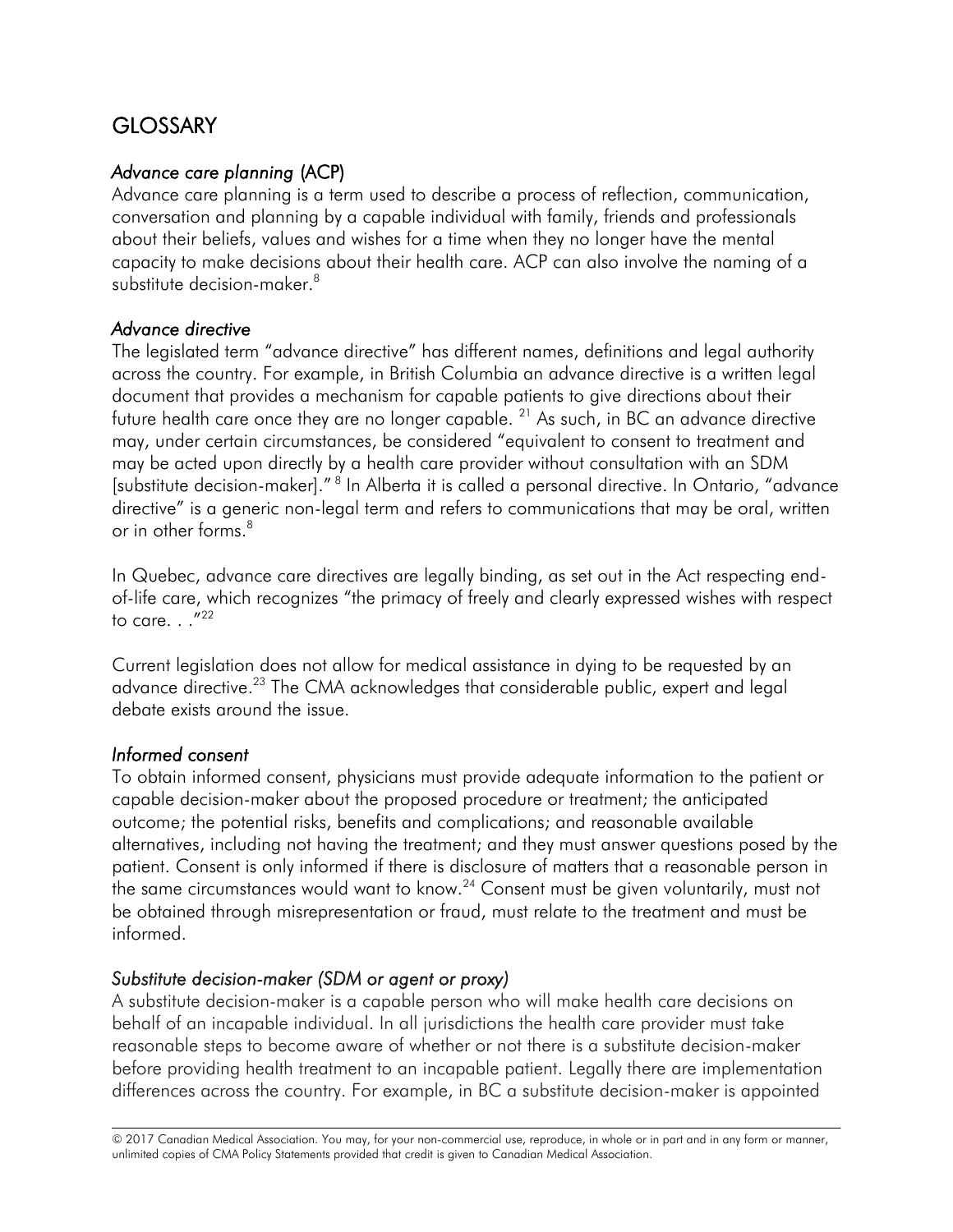through a power of attorney for personal care. through a representation agreement, in Alberta through a personal directive and in Ontario

Approved by the CMA Board of Directors May 2017

© 2017 Canadian Medical Association. You may, for your non-commercial use, reproduce, in whole or in part and in any form or manner, unlimited copies of CMA Policy Statements provided that credit is given to Canadian Medical Association.